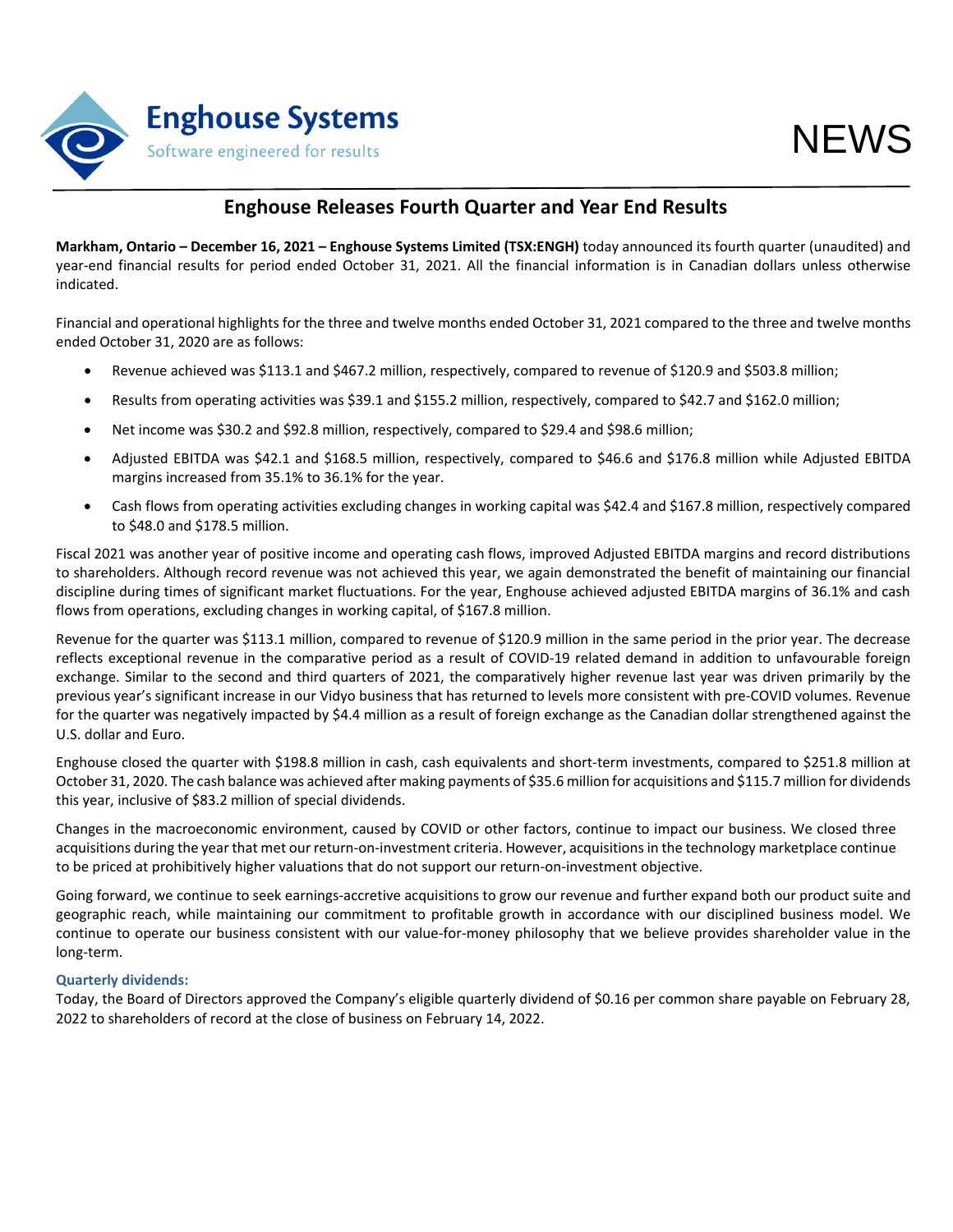# **Enghouse Systems Limited Financial Highlights**

*(unaudited, in thousands of Canadian dollars)*

|                                                                       | <b>Three months</b> |                    |    |               |                |                   | <b>Twelve months</b> |                  |    |                  |                       |                 |  |  |
|-----------------------------------------------------------------------|---------------------|--------------------|----|---------------|----------------|-------------------|----------------------|------------------|----|------------------|-----------------------|-----------------|--|--|
| For the period ended October 31                                       |                     | 2021               |    | 2020          | Var(5)         | Var (%)           |                      | 2021             |    | 2020             | Var(5)                | Var (%)         |  |  |
| <b>Revenue</b>                                                        | Ś.                  | 113,099            | \$ | 120,898       | (7,799)        | (6.5)             | \$                   | 467,177          | \$ | 503,778          | (36, 601)             | (7.3)           |  |  |
|                                                                       |                     |                    |    |               |                |                   |                      |                  |    |                  |                       |                 |  |  |
|                                                                       |                     |                    |    |               |                |                   |                      |                  |    |                  |                       |                 |  |  |
| Direct costs                                                          |                     | 31,149             |    | 33,261        | (2, 112)       | (6.3)             |                      | 129,627          |    | 145,177          | (15, 550)             | (10.7)          |  |  |
| <b>Revenue, net of direct costs</b>                                   | \$                  | 81,950             | \$ | 87,637        | (5,687)        | (6.5)             | \$                   | 337,550          | \$ | 358,601          | (21,051)              | (5.9)           |  |  |
| As a % of revenue                                                     |                     | 72.5%              |    | 72.5%         |                |                   |                      | 72.3%            |    | 71.2%            |                       |                 |  |  |
|                                                                       |                     |                    |    |               |                |                   |                      |                  |    |                  |                       |                 |  |  |
|                                                                       |                     |                    |    |               |                |                   |                      |                  |    |                  |                       |                 |  |  |
| Operating expenses                                                    |                     | 42,784             |    | 44,952        | (2, 168)       | (4.8)             |                      | 181,413          |    | 195,109          | (13, 696)             | (7.0)           |  |  |
| Special charges                                                       |                     | 31                 |    | (12)          | 43             | 358.3             |                      | 904              |    | 1,478            | (574)                 | (38.8)          |  |  |
| <b>Results from operating activities</b>                              | \$                  | 39,135             | \$ | 42,697        | (3, 562)       | (8.3)             | \$                   | 155,233          | \$ | 162,014          | (6, 781)              | (4.2)           |  |  |
| As a % of revenue                                                     |                     | 34.6%              |    | 35.3%         |                |                   |                      | 33.2%            |    | 32.2%            |                       |                 |  |  |
|                                                                       |                     |                    |    |               |                |                   |                      |                  |    |                  |                       |                 |  |  |
|                                                                       |                     |                    |    |               |                |                   |                      |                  |    |                  |                       |                 |  |  |
| Amortization of acquired software and                                 |                     |                    |    |               |                |                   |                      |                  |    |                  |                       |                 |  |  |
| customer relationships                                                |                     | (10, 438)          |    | (10, 958)     | 520            | 4.7               |                      | (42, 421)        |    | (44, 140)        | 1,719                 | 3.9             |  |  |
| Foreign exchange (losses) gains                                       |                     | (62)               |    | 850           | (912)          | (107.3)           |                      | (2,038)          |    | (298)            | (1,740)               | (583.9)         |  |  |
| Interest expense - lease obligations<br>Finance income                |                     | (218)<br>52        |    | (467)<br>43   | 249<br>9       | 53.3<br>20.9      |                      | (1,036)<br>214   |    | (1, 331)         | 295                   | 22.2            |  |  |
|                                                                       |                     |                    |    |               |                | 76.2              |                      |                  |    | 734              | (520)                 | (70.8)          |  |  |
| Finance expenses                                                      |                     | (10)               |    | (42)          | 32             |                   |                      | (86)             |    | (81)             | (5)                   | (6.2)           |  |  |
| Other (expense) income<br>Income before income taxes                  | \$                  | (486)<br>27,973    | \$ | 671<br>32,794 | (1, 157)       | (172.4)<br>(14.7) | \$                   | (2, 448)         | \$ | 4,895<br>121,793 | (7, 343)<br>(14, 375) | (150.0)         |  |  |
|                                                                       |                     |                    |    | 3,422         | (4,821)        | (164.7)           |                      | 107,418          |    |                  |                       | (11.8)          |  |  |
| (Recovery of) provision for income taxes<br>Net Income for the period | \$                  | (2, 213)<br>30,186 | \$ | 29,372        | (5,635)<br>814 | 2.8               | \$                   | 14,624<br>92,794 | \$ | 23,203<br>98,590 | (8, 579)<br>(5,796)   | (37.0)<br>(5.9) |  |  |
|                                                                       |                     |                    |    |               |                |                   |                      |                  |    |                  |                       |                 |  |  |
|                                                                       |                     |                    |    |               |                |                   |                      |                  |    |                  |                       |                 |  |  |
| Basic earnings per share                                              |                     | 0.54               |    | 0.53          | 0.01           | 1.9               |                      | 1.67             |    | 1.79             | (0.12)                | (6.7)           |  |  |
| Diluted earnings per share                                            |                     | 0.54               |    | 0.52          | 0.02           | 3.8               |                      | 1.66             |    | 1.77             | (0.11)                | (6.2)           |  |  |
|                                                                       |                     |                    |    |               |                |                   |                      |                  |    |                  |                       |                 |  |  |
| Operating cash flows                                                  |                     | 25,206             |    | 34,989        | (9,783)        | (28.0)            |                      | 118,460          |    | 168,145          | (49, 685)             | (29.5)          |  |  |
| Operating cash flows excluding changes in                             |                     |                    |    |               |                |                   |                      |                  |    |                  |                       |                 |  |  |
| working capital                                                       |                     | 42,385             |    | 48,008        | (5,623)        | (11.7)            |                      | 167,807          |    | 178,518          | (10, 711)             | (6.0)           |  |  |
|                                                                       |                     |                    |    |               |                |                   |                      |                  |    |                  |                       |                 |  |  |
| <b>Adjusted EBITDA</b>                                                |                     |                    |    |               |                |                   |                      |                  |    |                  |                       |                 |  |  |
| Results from operating activities                                     |                     | 39,135             |    | 42,697        | (3, 562)       | (8.3)             |                      | 155,233          |    | 162,014          | (6, 781)              | (4.2)           |  |  |
|                                                                       |                     |                    |    |               |                |                   |                      |                  |    |                  |                       |                 |  |  |
| Depreciation                                                          |                     | 791                |    | 795           | (4)            | (0.5)             |                      | 3,003            |    | 3,241            | (238)                 | (7.3)           |  |  |
| Depreciation of right-of-use assets                                   |                     | 2,168              |    | 3,158         | (990)          | (31.3)            |                      | 9,369            |    | 10,083           | (714)                 | (7.1)           |  |  |
| Special charges                                                       |                     | 31                 |    | (12)          | 43             | 358.3             |                      | 904              |    | 1,478            | (574)                 | (38.8)          |  |  |
| <b>Adjusted EBITDA</b>                                                | \$                  | 42,125             | \$ | 46,638        | (4, 513)       | (9.7)             | \$                   | 168,509          | \$ | 176,816          | (8, 307)              | (4.7)           |  |  |
|                                                                       |                     |                    |    |               |                |                   |                      |                  |    |                  |                       |                 |  |  |
| Adjusted EBITDA margin                                                |                     | 37.2%              |    | 38.6%         |                |                   |                      | 36.1%            |    | 35.1%            |                       |                 |  |  |
|                                                                       |                     |                    |    |               |                |                   |                      |                  |    |                  |                       |                 |  |  |
| <b>Adjusted EBITDA per diluted share</b>                              | \$                  | 0.75               | \$ | 0.84          | (0.09)         | (10.7)            | \$                   | 3.02             | \$ | 3.18             | (0.16)                | (5.0)           |  |  |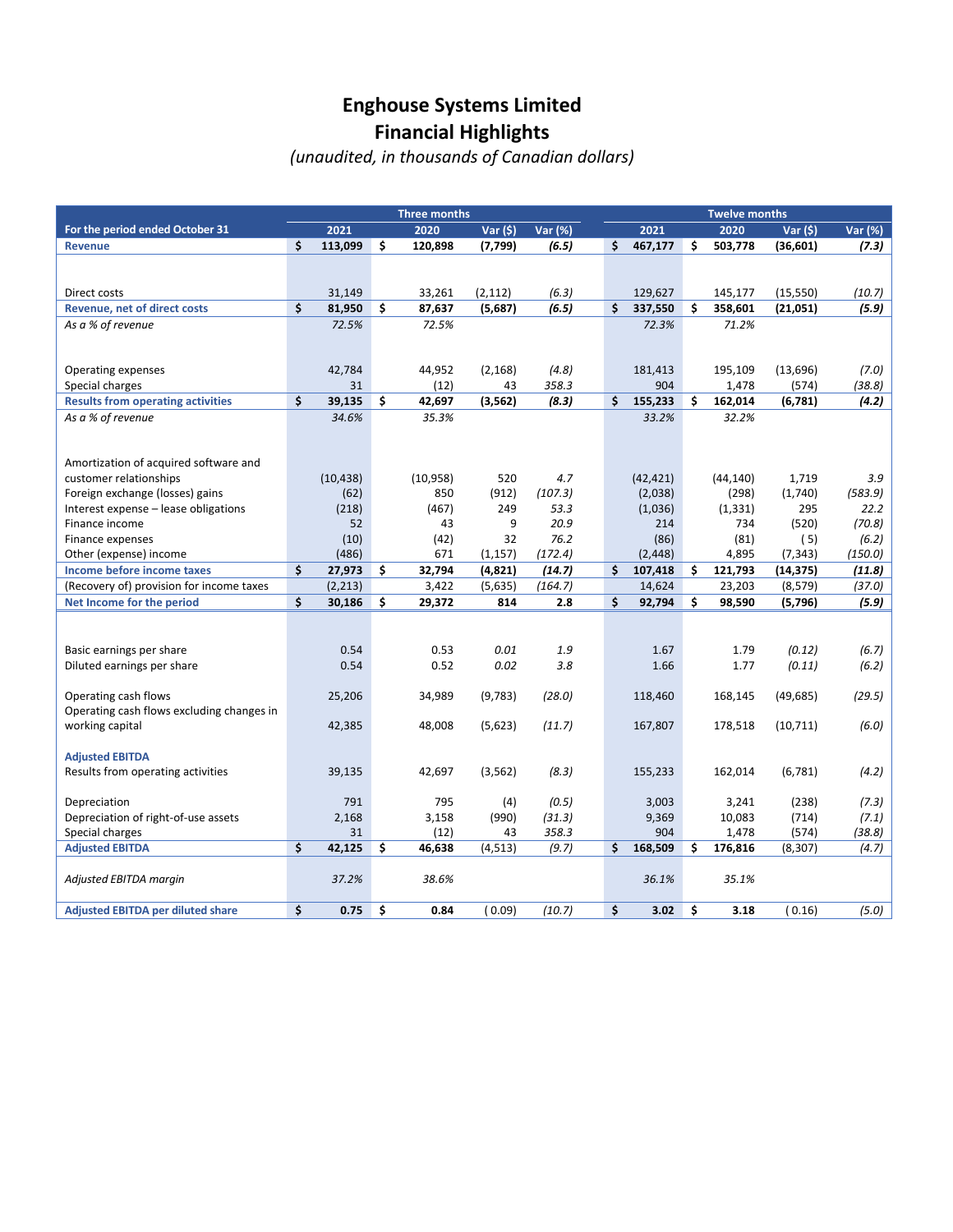| <b>Consolidated Statements of Financial Position</b> |                       |           |                        |         |
|------------------------------------------------------|-----------------------|-----------|------------------------|---------|
| (in thousands of Canadian dollars)                   | As at October 31,2021 |           | As at October 31, 2020 |         |
| <b>ASSETS</b>                                        |                       |           |                        |         |
| <b>Current assets:</b>                               |                       |           |                        |         |
| Cash and cash equivalents                            | \$                    | 195,890   | \$                     | 244,792 |
| Short-term investments                               |                       | 2,944     |                        | 6,999   |
| Accounts receivable                                  |                       | 89,374    |                        | 90,789  |
| Prepaid expenses and other assets                    |                       | 13,322    |                        | 14,772  |
| Income taxes recoverable                             |                       | 2,130     |                        |         |
|                                                      |                       | 303,660   |                        | 357,352 |
| <b>Non-current assets:</b>                           |                       |           |                        |         |
| Property and equipment                               |                       | 6,246     |                        | 6,301   |
| Right-of-use assets                                  |                       | 25,943    |                        | 42,832  |
| Intangible assets                                    |                       | 101,822   |                        | 123,616 |
| Goodwill                                             |                       | 223,021   |                        | 217,426 |
| Deferred income tax assets                           |                       | 13,932    |                        | 16,119  |
|                                                      |                       | 370,964   |                        | 406,294 |
|                                                      | \$                    | 674,624   | \$                     | 763,646 |
|                                                      |                       |           |                        |         |
| <b>LIABILITIES AND SHAREHOLDERS' EQUITY</b>          |                       |           |                        |         |
| <b>Current liabilities:</b>                          |                       |           |                        |         |
| Accounts payable and accrued liabilities             | \$                    | 71,506    | \$                     | 80,339  |
| Income taxes payable                                 |                       |           |                        | 13,245  |
| Dividends payable                                    |                       | 8,889     |                        | 7,472   |
| Provisions                                           |                       | 5,588     |                        | 5,697   |
| Deferred revenue                                     |                       | 80,614    |                        | 89,927  |
| Lease obligations                                    |                       | 7,941     |                        | 9,914   |
|                                                      |                       | 174,538   |                        | 206,594 |
| <b>Non-current liabilities:</b>                      |                       |           |                        |         |
| Income taxes payable                                 |                       | 2,949     |                        | 3,829   |
| Deferred income tax liabilities                      |                       | 13,392    |                        | 14,782  |
| Deferred revenue                                     |                       | 9,111     |                        | 7,021   |
| Net employee defined benefit obligation              |                       | 2,663     |                        | 2,855   |
| Lease obligations                                    |                       | 17,660    |                        | 32,242  |
|                                                      |                       | 45,775    |                        | 60,729  |
|                                                      |                       | 220,313   |                        | 267,323 |
| <b>Shareholders' equity</b>                          |                       |           |                        |         |
| Share capital                                        |                       | 106,470   |                        | 99,405  |
| Contributed surplus                                  |                       | 7,406     |                        | 6,583   |
| Retained earnings                                    |                       | 355,019   |                        | 379,378 |
| Accumulated other comprehensive (loss) income        |                       | (14, 584) |                        | 10,957  |
|                                                      |                       | 454,311   |                        | 496,323 |
|                                                      | \$                    | 674,624   | \$                     | 763,646 |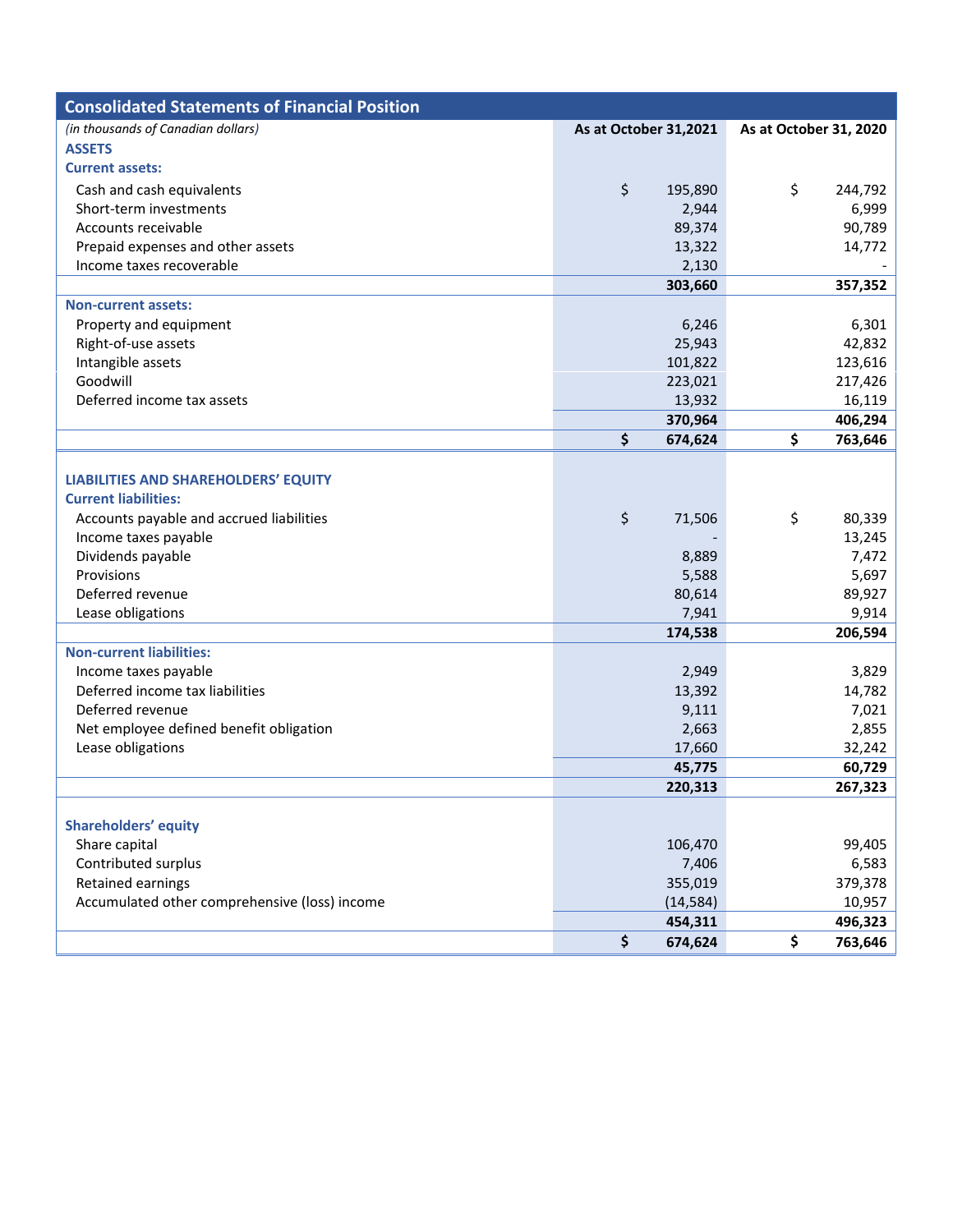| <b>Consolidated Statement of Operations and Comprehensive Income</b> |              |             |            |                      |  |  |  |  |  |  |  |
|----------------------------------------------------------------------|--------------|-------------|------------|----------------------|--|--|--|--|--|--|--|
| (in thousands of Canadian dollars, except per share amounts)         |              |             |            |                      |  |  |  |  |  |  |  |
|                                                                      | Three months |             |            | <b>Twelve months</b> |  |  |  |  |  |  |  |
| <b>Periods ended October 31</b>                                      | 2021         | 2020        | 2021       | 2020                 |  |  |  |  |  |  |  |
|                                                                      | (unaudited)  | (Unaudited) |            |                      |  |  |  |  |  |  |  |
| <b>Revenue</b>                                                       |              |             |            |                      |  |  |  |  |  |  |  |
| Software licenses                                                    | \$24,798     | \$27,658    | \$105,072  | \$134,287            |  |  |  |  |  |  |  |
| Hosted and maintenance services                                      | 67,917       | 73,037      | 278,981    | 286,770              |  |  |  |  |  |  |  |
| <b>Professional services</b>                                         | 18,121       | 16,906      | 71,197     | 64,235               |  |  |  |  |  |  |  |
| Hardware                                                             | 2,263        | 3,297       | 11,927     | 18,486               |  |  |  |  |  |  |  |
|                                                                      | 113,099      | 120,898     | 467,177    | 503,778              |  |  |  |  |  |  |  |
| <b>Direct costs</b>                                                  |              |             |            |                      |  |  |  |  |  |  |  |
| Software licenses                                                    | 535          | 1,649       | 4,555      | 10,094               |  |  |  |  |  |  |  |
| Services                                                             | 29,422       | 29,557      | 117,670    | 121,400              |  |  |  |  |  |  |  |
| Hardware                                                             | 1,192        | 2,055       | 7,402      | 13,683               |  |  |  |  |  |  |  |
|                                                                      | 31,149       | 33,261      | 129,627    | 145,177              |  |  |  |  |  |  |  |
| <b>Revenue, net of direct costs</b>                                  | 81,950       | 87,637      | 337,550    | 358,601              |  |  |  |  |  |  |  |
|                                                                      |              |             |            |                      |  |  |  |  |  |  |  |
| <b>Operating expenses</b>                                            |              |             |            |                      |  |  |  |  |  |  |  |
| Selling, general and administrative                                  | 22,959       | 21,922      | 91,844     | 102,028              |  |  |  |  |  |  |  |
| Research and development                                             | 16,866       | 19,077      | 77,197     | 79,757               |  |  |  |  |  |  |  |
| Depreciation                                                         | 791          | 795         | 3,003      | 3,241                |  |  |  |  |  |  |  |
| Depreciation of right-of-use assets                                  | 2,168        | 3,158       | 9,369      | 10,083               |  |  |  |  |  |  |  |
| Special charges                                                      | 31           | (12)        | 904        | 1,478                |  |  |  |  |  |  |  |
|                                                                      | 42,815       | 44,940      | 182,317    | 196,587              |  |  |  |  |  |  |  |
|                                                                      |              |             |            |                      |  |  |  |  |  |  |  |
| <b>Results from operating activities</b>                             | 39,135       | 42,697      | 155,233    | 162,014              |  |  |  |  |  |  |  |
|                                                                      |              |             |            |                      |  |  |  |  |  |  |  |
| Amortization of acquired software and customer relationships         | (10, 438)    | (10, 958)   | (42, 421)  | (44, 140)            |  |  |  |  |  |  |  |
| Foreign exchange (losses) gains                                      | (62)         | 850         | (2,038)    | (298)                |  |  |  |  |  |  |  |
| Interest expense - lease obligations                                 | (218)        | (467)       | (1,036)    | (1, 331)             |  |  |  |  |  |  |  |
| Finance income                                                       | 52           | 43          | 214        | 734                  |  |  |  |  |  |  |  |
| Finance expenses                                                     | (10)         | (42)        | (86)       | (81)                 |  |  |  |  |  |  |  |
| Other (expense) income                                               | (486)        | 671         | (2, 448)   | 4,895                |  |  |  |  |  |  |  |
| Income before income taxes                                           | 27,973       | 32,794      | 107,418    | 121,793              |  |  |  |  |  |  |  |
|                                                                      |              |             |            |                      |  |  |  |  |  |  |  |
| (Recovery of) provision for income taxes                             | (2, 213)     | 3,422       | 14,624     | 23,203               |  |  |  |  |  |  |  |
|                                                                      |              |             |            |                      |  |  |  |  |  |  |  |
| Net income for the period                                            | \$30,186     | \$29,372    | \$92,794   | \$98,590             |  |  |  |  |  |  |  |
|                                                                      |              |             |            |                      |  |  |  |  |  |  |  |
| Items that may be subsequently reclassified to income:               |              |             |            |                      |  |  |  |  |  |  |  |
| Cumulative translation adjustment                                    | (6, 352)     | (8,984)     | (25, 541)  | 6,335                |  |  |  |  |  |  |  |
|                                                                      |              |             |            |                      |  |  |  |  |  |  |  |
| <b>Other comprehensive (loss) income</b>                             | (6, 352)     | (8,984)     | (25, 541)  | 6,335                |  |  |  |  |  |  |  |
|                                                                      |              |             |            |                      |  |  |  |  |  |  |  |
| <b>Comprehensive income</b>                                          | \$<br>23,834 | \$20,388    | \$67,253   | \$104,925            |  |  |  |  |  |  |  |
|                                                                      |              |             |            |                      |  |  |  |  |  |  |  |
| <b>Earnings per share</b>                                            |              |             |            |                      |  |  |  |  |  |  |  |
| <b>Basic</b>                                                         | \$<br>0.54   | \$<br>0.53  | \$<br>1.67 | \$<br>1.79           |  |  |  |  |  |  |  |
| Diluted                                                              | \$<br>0.54   | \$<br>0.52  | \$<br>1.66 | \$<br>1.77           |  |  |  |  |  |  |  |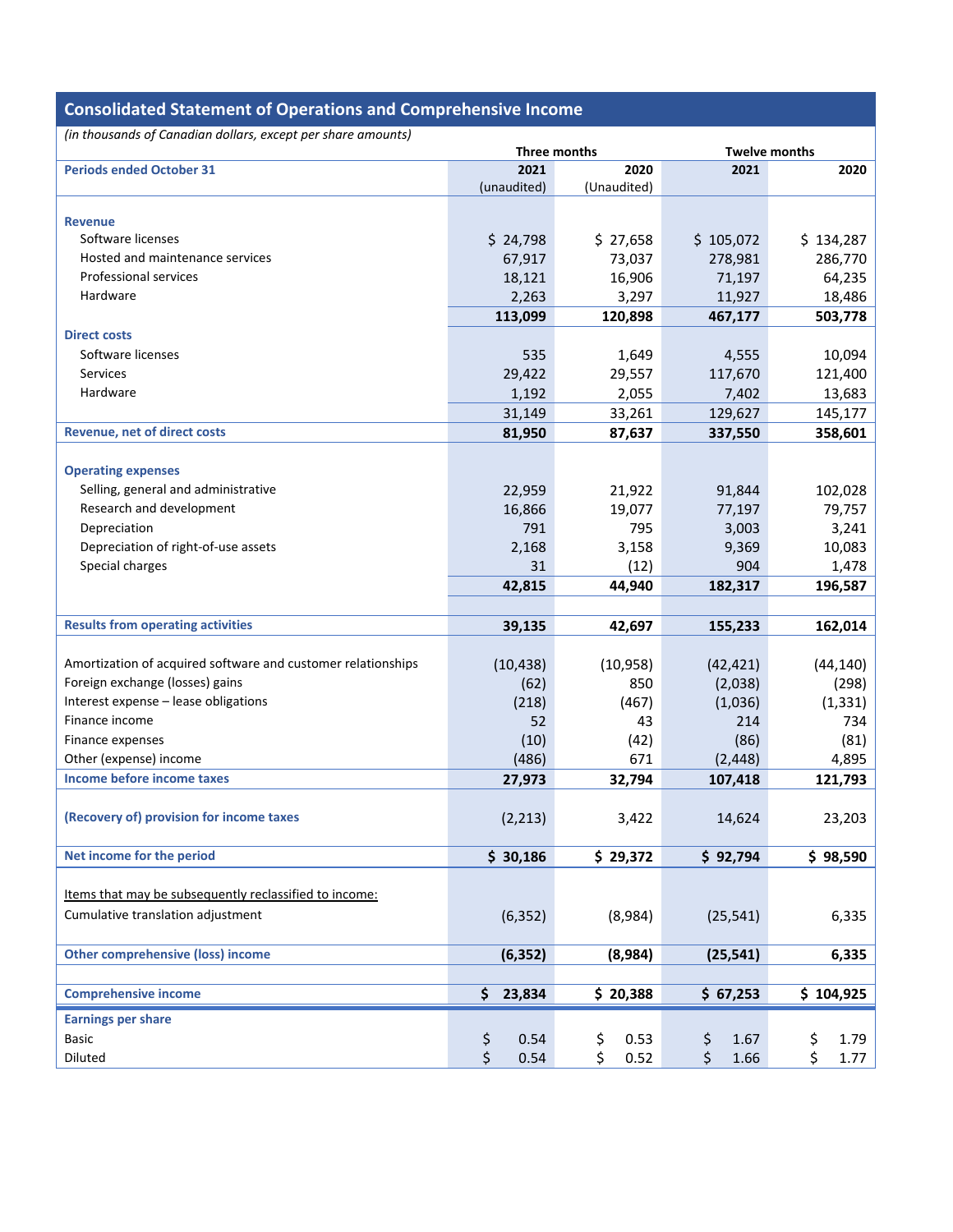## **Consolidated Statements of Cash Flows**

| (in thousands of Canadian dollars)                           |              |              |                      |              |  |  |  |  |  |  |  |
|--------------------------------------------------------------|--------------|--------------|----------------------|--------------|--|--|--|--|--|--|--|
|                                                              | Three months |              | <b>Twelve months</b> |              |  |  |  |  |  |  |  |
| <b>Periods ended October 31</b>                              | 2021         | 2020         | 2021                 | 2020         |  |  |  |  |  |  |  |
|                                                              | (Unaudited)  | (Unaudited)  |                      |              |  |  |  |  |  |  |  |
|                                                              |              |              |                      |              |  |  |  |  |  |  |  |
| <b>OPERATING ACTIVITIES</b>                                  |              |              |                      |              |  |  |  |  |  |  |  |
| Net income for the period                                    | \$<br>30,186 | \$<br>29,372 | 92,794<br>\$.        | \$<br>98,590 |  |  |  |  |  |  |  |
| Adjustments for non-cash items                               |              |              |                      |              |  |  |  |  |  |  |  |
| Depreciation                                                 | 791          | 795          | 3,003                | 3,241        |  |  |  |  |  |  |  |
| Depreciation of right-of-use assets                          | 2,168        | 3,158        | 9,369                | 10,083       |  |  |  |  |  |  |  |
| Interest expense - lease obligations                         | 218          | 467          | 1,036                | 1,331        |  |  |  |  |  |  |  |
| Amortization of acquired software and customer relationships | 10,438       | 10,958       | 42,421               | 44,140       |  |  |  |  |  |  |  |
| Stock-based compensation expense                             | 301          | 465          | 2,026                | 2,744        |  |  |  |  |  |  |  |
| Provision for income taxes                                   | (2,213)      | 3,422        | 14,624               | 23,203       |  |  |  |  |  |  |  |
| Finance expenses and other expense (income)                  | 496          | (629)        | 2,534                | (4, 814)     |  |  |  |  |  |  |  |
|                                                              | 42,385       | 48,008       | 167,807              | 178,518      |  |  |  |  |  |  |  |
|                                                              |              |              |                      |              |  |  |  |  |  |  |  |
| Changes in non-cash operating working capital                | (11, 814)    | (8, 762)     | (21, 671)            | 9,388        |  |  |  |  |  |  |  |
| Income taxes paid                                            | (5,365)      | (4, 257)     | (27, 676)            | (19, 761)    |  |  |  |  |  |  |  |
| Net cash provided by operating activities                    | 25,206       | 34,989       | 118,460              | 168,145      |  |  |  |  |  |  |  |
|                                                              |              |              |                      |              |  |  |  |  |  |  |  |
| <b>INVESTING ACTIVITIES</b>                                  |              |              |                      |              |  |  |  |  |  |  |  |
| Purchase of property and equipment                           | (1,484)      | (638)        | (3, 333)             | (2,540)      |  |  |  |  |  |  |  |
| Acquisitions, net of cash acquired*                          | 661          |              | (35, 476)            | (43, 454)    |  |  |  |  |  |  |  |
| Purchase consideration for prior-year acquisitions           |              |              | (158)                | (452)        |  |  |  |  |  |  |  |
| (Purchase) sale of short-term investments                    | (218)        | 2,948        | 1,352                | 1,379        |  |  |  |  |  |  |  |
| Net cash (used in) provided by investing activities          | (1,041)      | 2,310        | (37, 615)            | (45,067)     |  |  |  |  |  |  |  |
|                                                              |              |              |                      |              |  |  |  |  |  |  |  |
| <b>FINANCING ACTIVITIES</b>                                  |              |              |                      |              |  |  |  |  |  |  |  |
| Issuance of share capital                                    | 1,016        | 1,630        | 5,862                | 14,991       |  |  |  |  |  |  |  |
| Repayment of loans                                           |              | (66)         |                      | (128)        |  |  |  |  |  |  |  |
| Repayment of lease obligations                               | (2, 314)     | (3, 285)     | (9,633)              | (10, 220)    |  |  |  |  |  |  |  |
| Dividends paid                                               | (8,883)      | (7, 463)     | (115, 736)           | (26, 959)    |  |  |  |  |  |  |  |
| Net cash used in financing activities                        | (10, 181)    | (9, 184)     | (119, 507)           | (22, 316)    |  |  |  |  |  |  |  |
|                                                              |              |              |                      |              |  |  |  |  |  |  |  |
| Impact of foreign exchange on cash and cash equivalents      | (2,523)      | (2,746)      | (10, 240)            | (734)        |  |  |  |  |  |  |  |
|                                                              |              |              |                      |              |  |  |  |  |  |  |  |
| Increase (decrease) in cash and cash equivalents             | 11,461       | 25,369       | (48, 902)            | 100,028      |  |  |  |  |  |  |  |
| Cash and cash equivalents - beginning of period              | 184,429      | 219,423      | 244,792              | 144,764      |  |  |  |  |  |  |  |
| Cash and cash equivalents - end of period                    | \$195,890    | \$244,792    | \$195,890            | \$244,792    |  |  |  |  |  |  |  |

*\* Acquisitions are net of cash acquired of nil and \$3,613 for the quarter and year ended October 31, 2021, respectively, and nil and \$6,906 for the quarter and year ended October 31, 2020, respectively.*